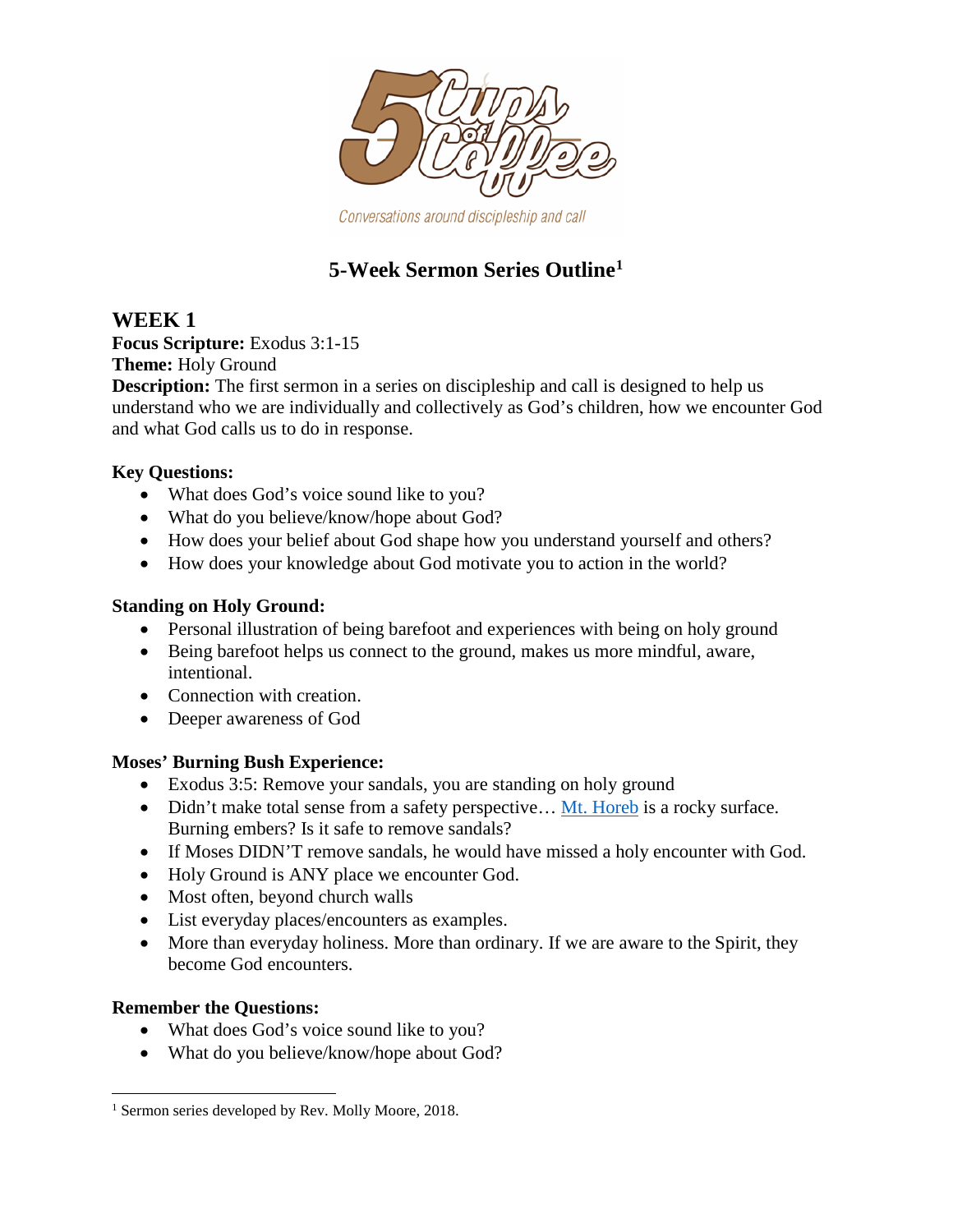- How does your belief about God shape how you understand yourself and others?
- How does your knowledge about God motivate you to action in the world?
- These questions help us become more aware of our readiness to experience God and the Holy ground we are on. Open our ears, eyes, and heart to the Holy.
- Share an example of how God relates to you (silence, bold signs, voices of others, etc.) We can be invited to ground set apart as holy for times of spiritual rest and growth
- More often than not, God calls us to experience the holy in the everyday ground we walk on in faith.
- Keep spiritual sensors turned on so we don't miss the holy in the everyday. There is more holy ground than we are even conscious or aware of in our daily life.
- Include in our prayers that God would make us aware, as he did for Moses, when we are on holy ground so we can savor it and discover what God wants us to make of it.

# **WEEK 2**

**Focus Scripture:** 1 Corinthians 12: 1-11 **Theme:** Spiritual Gifts

**Description:** God has gifted everyone in the community with a particular gift. This giftedness is given in the same spirit and we are to utilize our gifts in ways that are pleasing to God.

### **Key Questions:**

- Do you have a sense of your spiritual gifts and natural talents? What are they?
- Who has affirmed these gifts and talents in you?
- How have you used these gifts and talents to benefit yourself?
- How have you used these gifts and talents to benefit others?
- What do you want to do with your gifts and talents?

### **Gifted with Many Gifts and the Same Spirit:**

- List examples of giftedness in congregation those things that make worship and mission happen.
- Many of us feel tapped out working outside of our giftedness.
- We done our time. Given our gifts. Time to enjoy.
- NO. God's giftedness goes beyond time, age, ability, gender, etc.
- Bible mandates we serve throughout our life. (We don't "retire" from service/discipleship.")

### **Local Example: Talk about how gifts are being used in your congregation.**

- Internally vs. outwardly focused
- So often look at ourselves as a place of scarcity never enough help or volunteers.
- What if we decided to change narrative and look through lens of ABUNDANCE?
- Look outside instead of inside... see all the people waiting to be loved, welcomed, and filled with grace. How can we use our gifts to reach those outside?

### **Fear of Evangelism and Invitation**

• We make it harder than it is.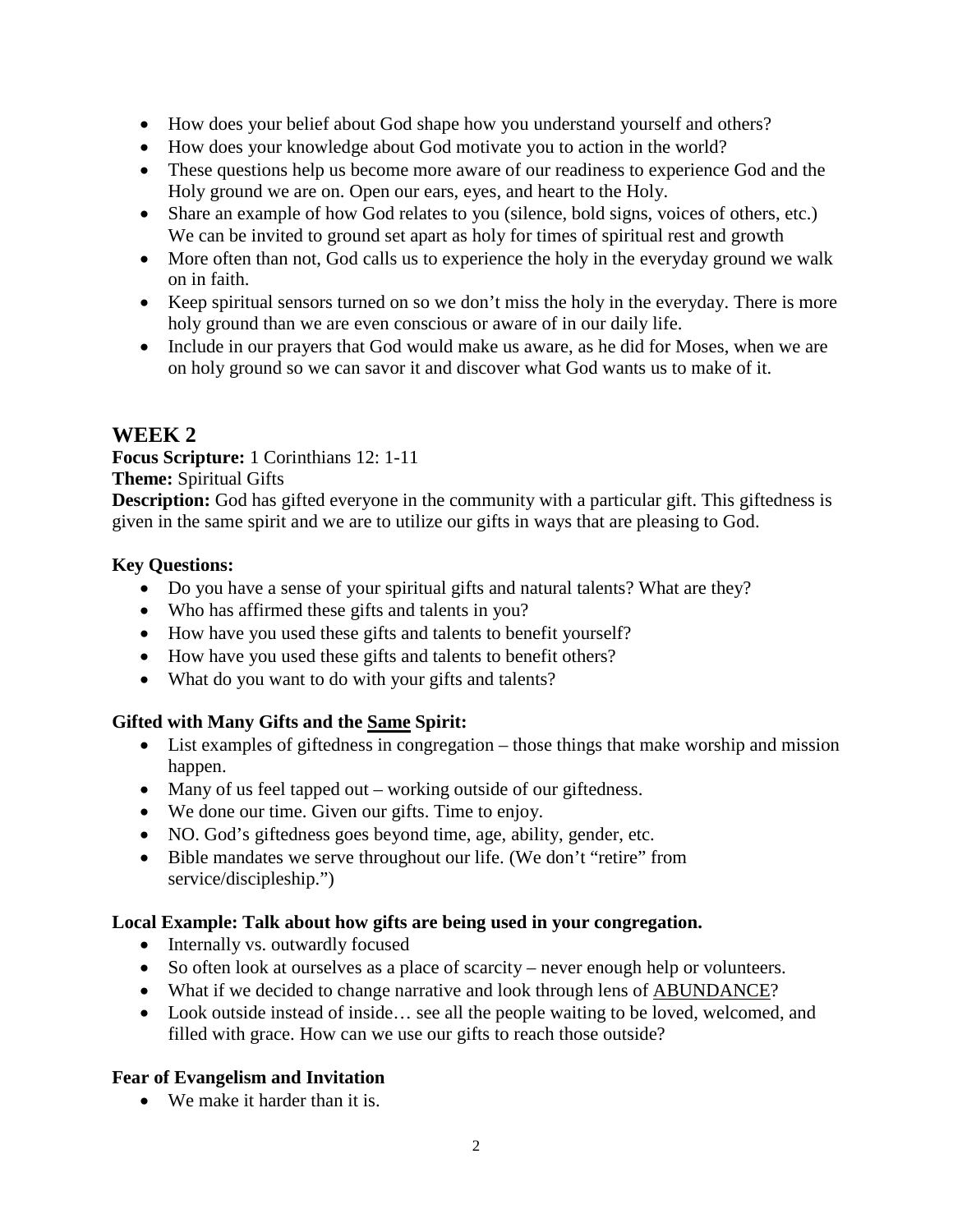- Ex: Grocery store encounter with my daughter. I noticed the women behind put 3 dozen cupcakes on the check-out conveyor belt. I commented about wanting to go where she was going. Her comment: "They are going to church and there's a lot more there! Come join us!"
- It was so easy. She didn't even bat an eye. No time to dread it. The invitation came with a smile. It was her using her gift of evangelism.

### **Extraordinary Giftedness vs Everyday Giftedness**

- How would our church look different if we lived into the gifts we've been given?
	- o As individuals
	- o As a community
	- o As brothers and sisters in Christ
- Handout Spiritual Gifts Inventory of your choice (e.g. FREE online assessment at [http://www.umc.org/what-we-believe/spiritual-gifts-online-assessment\)](http://www.umc.org/what-we-believe/spiritual-gifts-online-assessment). Offer time during the rest of message to complete and turn in with offering as a sign of our giving.
- Close with a prayer and blessing for our individuality, our giftedness, and a petition to utilize our gifts in ways that are pleasing to God.

### **Remember the Questions:**

- Do you have a sense of your spiritual gifts and natural talents? What are they?
- Who has affirmed these gifts and talents in you?
- How have you used these gifts and talents to benefit yourself?
- How have you used these gifts and talents to benefit others?
- What do you want to do with your gifts and talents?

# **WEEK 3**

**Focus Scripture:** Micah 6:6-8

### **Theme:** Passion

**Description:** Use this session to recap where you have been thus far in the series. The Passion Conversation in 5 Cups of Coffee helps people connect their gifts to their greatest joy. "Vocation is the place where our deep gladness meets the world's deep need." (Frederick Buechner)

### **Key Questions:**

- What is something you do well and enjoy doing?
- What social justice issues really fire you up or bother you?
- If you could give a million dollars to someone or something, who would it be and why? What would you hope they do with the money?

### **Micah's Context:**

- Judah had become corrupt believing they could buy God's favor.
- Micah helped them to be aware of what God wanted. Reconciliation through awareness of sinfulness.
- Message in these verses actually sum up the message of the  $8<sup>th</sup>$  Century BCE prophets: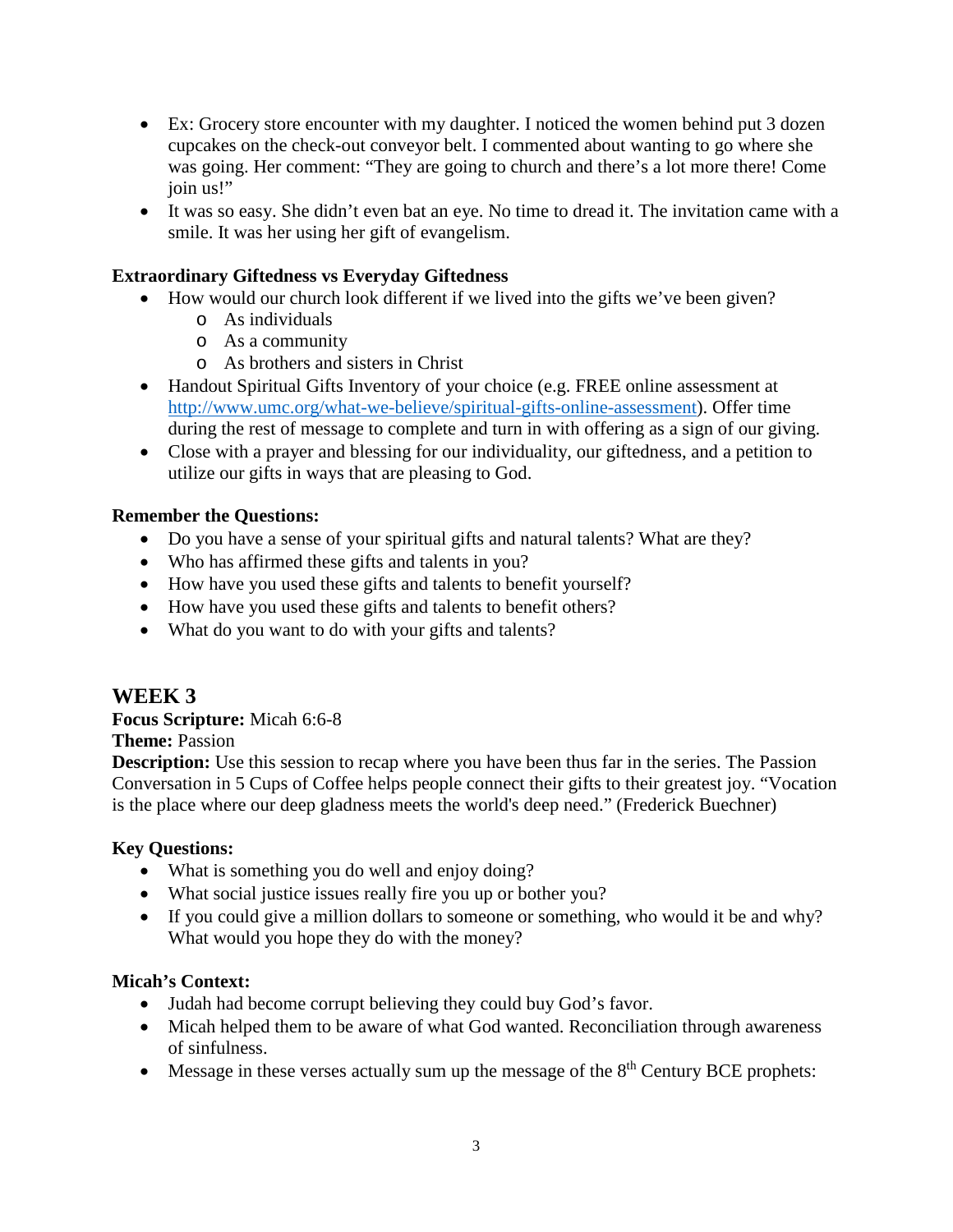- o Amos called for justice; Hosea emphasized kindness; Isaiah urged obedience and walking humbly.
- o People are expressing their desire to be at peace with God. Asking Micah how to be reconciled to God. "With what shall we come?" Worship, prayer, pure hearts.
- o People ask, "What do I have to do to please God?" THAT is the question of the day: What do we have to do to please God?
- o We aren't so different from the people of Judah thinking we can do something to EARN God's pleasure and love. NO, it is simply given to us.

### **Unearned Grace:**

- If we aren't working to earn anything from God, what do we do with this life that God has given us?
	- o Share the love and grace with others. Micah shows us how: Love kindness, do justice, walk humbly with God.
- Love kindness
	- o Share examples of what kindness looks like and your experience of it.
- Show mercy
	- o Refer to opening question about social justice issues. What is their issue?
	- o Go beyond kindness and DO something to bring forth the kingdom of God.
	- o How do we get out of comfort zone to help those who struggle against the systems of injustice?
	- o How do we do more than shine hope into the dark places, but also work to break the systems of oppression?
- Walk Humbly
	- o Negative perceptions of Christians in the world.
	- o Righting those perceptions through humility.

### **Remember the Questions:**

- What is something you do well and enjoy doing?
- What social justice issues really fire you up or bother you?
- If you could give a million dollars to someone or something, who would it be and why? What would you hope they do with the money?

# **WEEK 4**

**Focus Scripture:** Romans 12:1-2

**Theme:** Growing with the Holy Spirit

**Description:** Week 4 of the series offers us the chance to dig deeper and ask us to think about how our gifts and passions help us connect with God.

### **Key Questions:**

- What would it look like for you to connect with God daily? How do you make that happen? How would you spent that time?
- Who in your life could you commit to staying accountable with in spiritual practices?
- What do you want from God in your spiritual life?
- What does offering your life as a "living sacrifice" mean?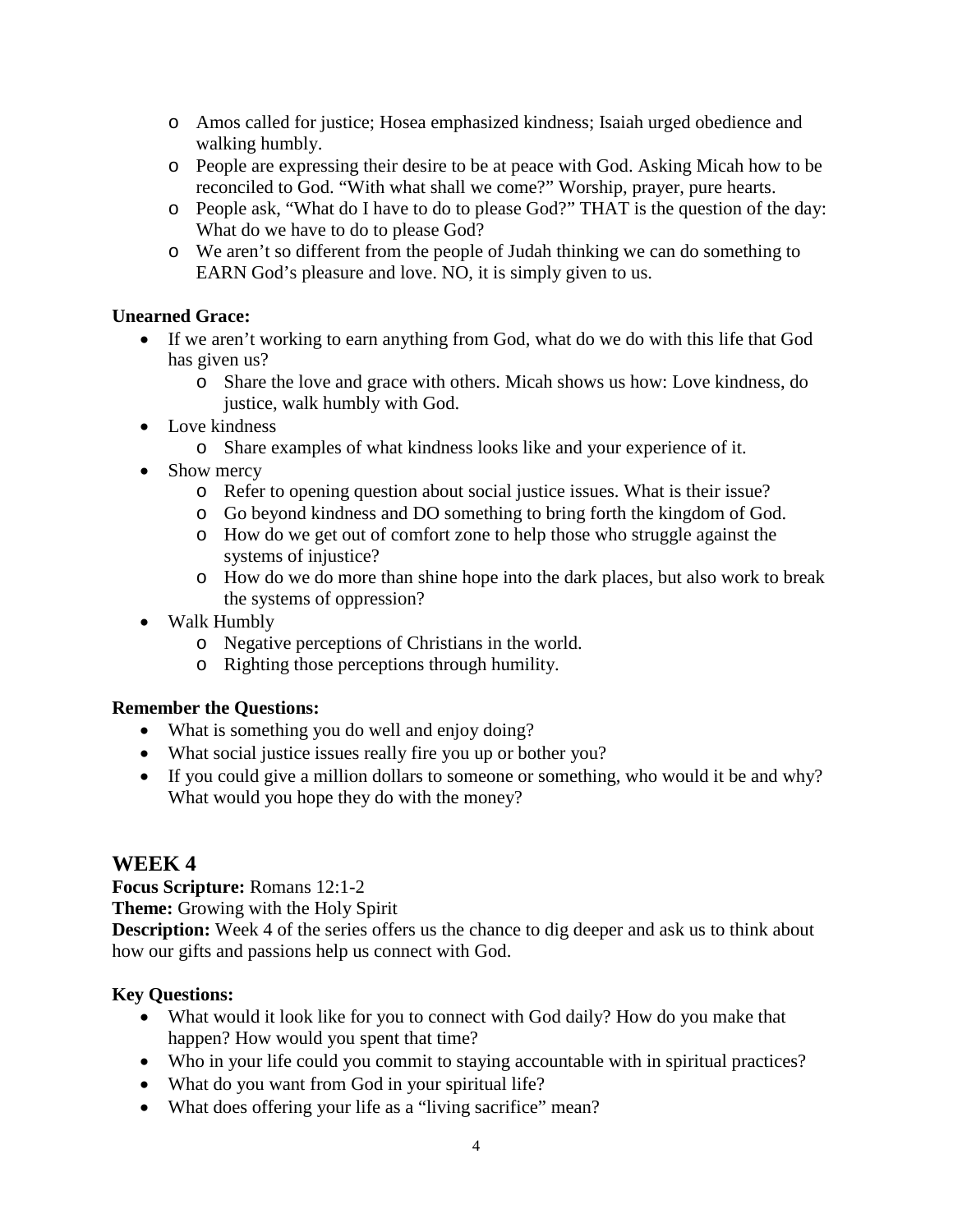### **Unique, Just Like Everyone Else**

- Share an example of when people hear very different things.
- Game of telephone?
- The Laurel vs Yanni debate of Spring 2018 [\(https://www.youtube.com/watch?v=yDiXQl7grPQ\)](https://www.youtube.com/watch?v=yDiXQl7grPQ)?
- "Always remember that you are absolutely unique. Just like everyone else." (Meade's Maxim, not Margaret Mead)

### **Paul's Message to Us**

- Reread the scripture, asking congregation to concentrate on the words that stick out to them. Share what stuck out to you.
	- o We hear different things… different words pop out to us.
	- o That's the Holy Spirit working and how scripture works and why we study it time and time again… because what we hear changes.
	- o But the message doesn't change. It stays steadfast.
- The world pushes us in many directions telling us what to think, how to behave. Who and what to care about. How to react. And it is easy to get swept up into the group think that the world offers. IN fact, it is the norm… what PEOPLE expect of us…
- As Christians, we are called to a different life.
	- o Don't conform, be TRANSFORMED
	- o Holy Spirit work
- Renew our minds what are we doing to RENEW OUR MINDS? What faith practices are we doing to help this process?
	- o Studying scripture
	- o Prayer LISTENING more than talking
	- o Journaling
	- o Covenant relationships
	- o Others?

### **Spiritual Growth goals** ≠ **New Year's Resolutions**

- Start with SMALL goals so as not to overwhelm.
- Master things little by little. Add more as it feels right.
- Don't beat yourself up for missing a day or a week. Get back up and get to it!
- Share examples of what practices you are good at and what practices you struggle with. Share how we feel when you succeed and grow, and how you feel when you fall off from practicing and growing.

### **The Holy Spirit helps us in this work.**

- Spirit Holes European cathedrals with holes in ceilings for the Holy Spirit to enter in. Making room for the spirit to move.
- Spirit descends on us even today... even without a spirit hole in our ceiling.
- Moves us from work within to walking with Christ. Towards spiritual disciplines that help us GROW in our discipleship.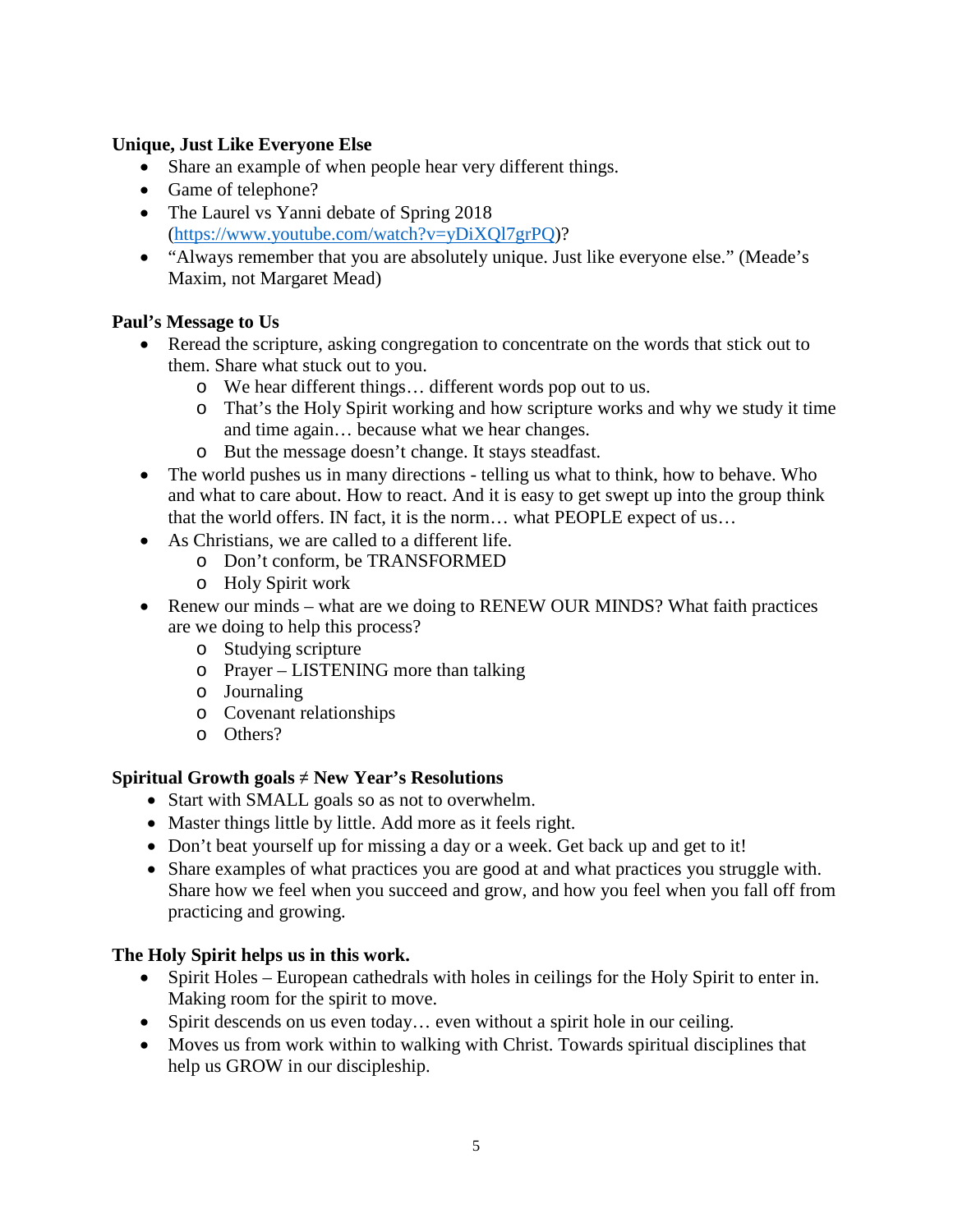• Spirit helps us to NOT conform but to be transformed. TO live IN the world, but not OF the world.

### **Paul also says that we should offer our life as a living sacrifice.**

- What does that look like?
- Read Romans 12:1-2 from The Message
- Paul and Holy Spirit are asking us this: do we have space for the spirit to come and enter? Are we willing to sacrifice our time and life as a gift to God?
- When we practice the spiritual disciplines that help us grow in faith, we WILL be transformed. Are you ready for it?

### **Remember the Questions:**

- What would it look like for you to connect with God daily? How do you make that happen? How would you spent that time?
- Who in your life could you commit to staying accountable with in spiritual practices?
- What do you want from God in your spiritual life?
- What does offering your life as a "living sacrifice" mean?

### **WEEK 5**

**Focus Scripture:** Colossians 3:14-17

**Theme:** Taking the Next Step

**Description:** The conclusion of these series allows us to offer an opportunity to the gathered community. This is a highly focused call to action session. Offer a chance for the congregation to respond.

### **Key Questions:**

- Has anyone ever given you an opportunity that allowed you to use your gifts in leadership and service? Why did they offer it to you?
- Who do you know that has your "dream job" or "dream service opportunity"? What would you say to them if they were here now?
- What kind of opportunities are available to you in using your gifts, talents, and passion in the world in the month(s) ahead?
- What are you willing to do to create more opportunities?

### **In the Groove**

- Share an example/illustration of a team working its best because everyone was working within their giftedness, and doing it well.
- Recap where you have been the previous 4 weeks.
- Re-read scripture (Colossians 3:14-17)
	- o Ask congregation to shout of words ad phrases that stick out to them. Allow a moment of silence for them to start pop-corning their answers out. Affirm their responses. Share the words that stuck out to you.

### **Love Binds**